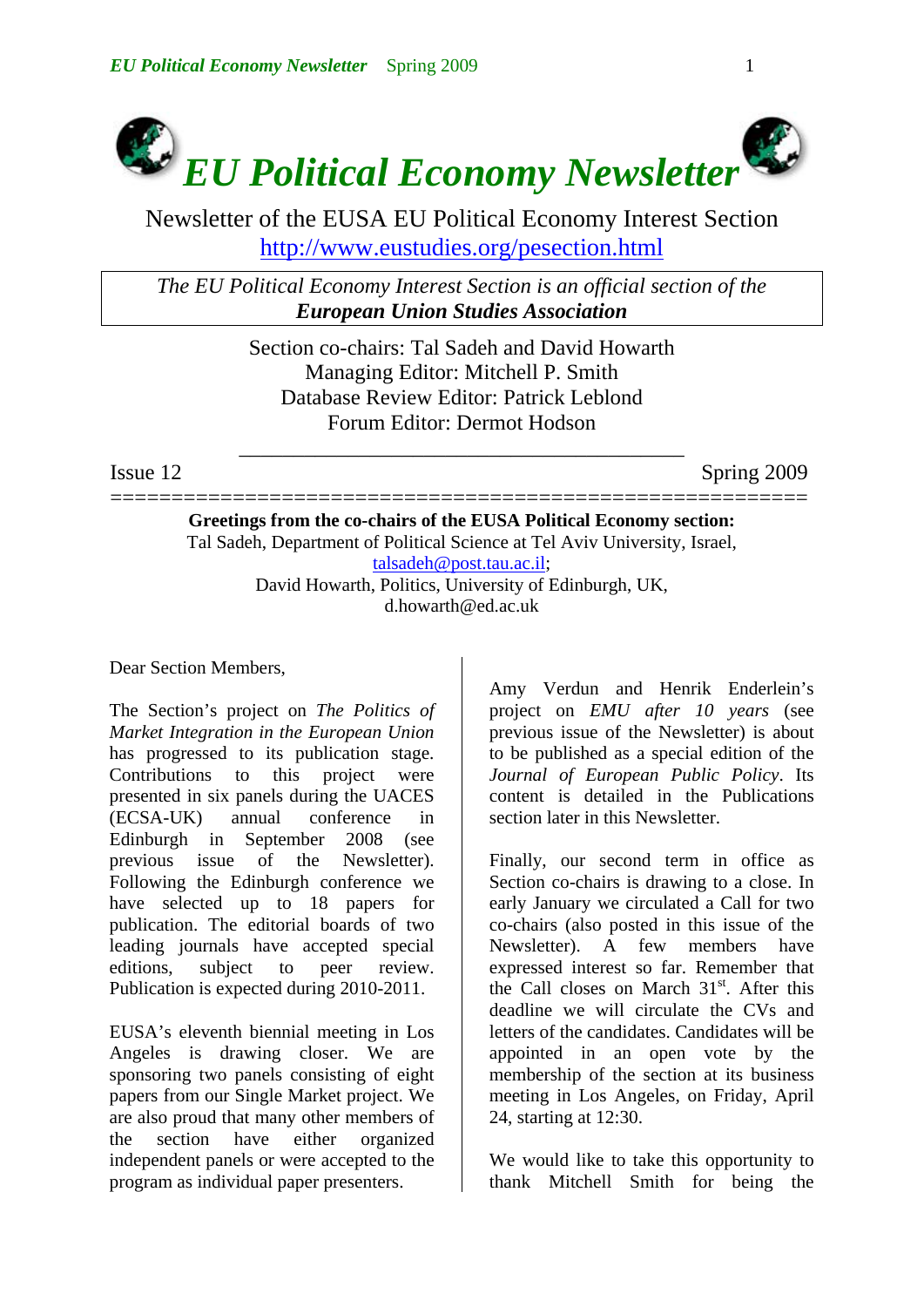managing editor of the newsletter for the past four years, Patrick Leblond for his role as database review editor, and the forum editor, Dermot Hodson. The newsletter and its timely publication is a major achievement for our interest section. We also would like to thank Stefanie Walter for her efforts as website editor, and Michelle Egan for her role in coordinating our section's contributions to the *EUSA Review*. Special thanks go to Erik Jones and Amy Verdun, who as the founding cochairs of this section advised us on numerous issues. And many thanks for the dozens of members, who took part in our various projects in the past four years. You

Data Resources Review

========================================================

#### **Archigos**

## Patrick Leblond University of Ottawa

An interesting dataset has recently come to my attention and I thought I would share it with my fellow political economists. The name of the dataset is Archigos, which is taken from the Greek term for ruler, according to the authors (Goemans et al. 2009, 270). Thus, Archigos provides data on political leaders for 188 countries from 1875 to 2004. The data can be accessed online (in Stata format) at the following address:

[http://mail.rochester.edu/~hgoemans/data](http://mail.rochester.edu/%7Ehgoemans/data).

What is special about this dataset is that it provides coded information about the manner in which the *effective* leader of an independent state enters and exits power.<sup>[1](#page-1-0)</sup>

1

helped develop ours as the leading EUSA interest section!

We wish you all a productive spring term and summer, and look forward to seeing you in Los Angeles!

David and Tal

| Also in this issue              |  |
|---------------------------------|--|
| Data resources                  |  |
| Forum                           |  |
| Recent publications by members  |  |
| Call for newsletter submissions |  |
|                                 |  |

Leaders can enter power in (1) a regular manner; (2) an irregular manner; or (3) a direct imposition by another state. The same categories apply in the case of a leader's exit from power, except that the authors here add a fourth possibility: natural death while in office (illness or suicide). *Regular manner* means that the leader gained/lost power "according to the prevailing rules, provisions, conventions, and norms of the country" (Goemans et al. 2009, 273). *Irregular manner* means that the political leader came to/left power "in contravention of explicit rules and established conventions" (273). For example, a leader removed by a coup would be considered to have left power in an irregular manner while his or her successor would be considered to have gained power in an irregular manner too.

parliamentary system, it is the prime minister. In communist states, the chairman of the party is coded as the effective leader. For further information, users can consult the codebook with case descriptions that is available online.

<span id="page-1-0"></span><sup>1</sup> By effective leader, Goemans et al. (2009) "mean the person that de facto exercised power in a country" (p. 271). For instance, in a presidential system, the effective leader is the president. In a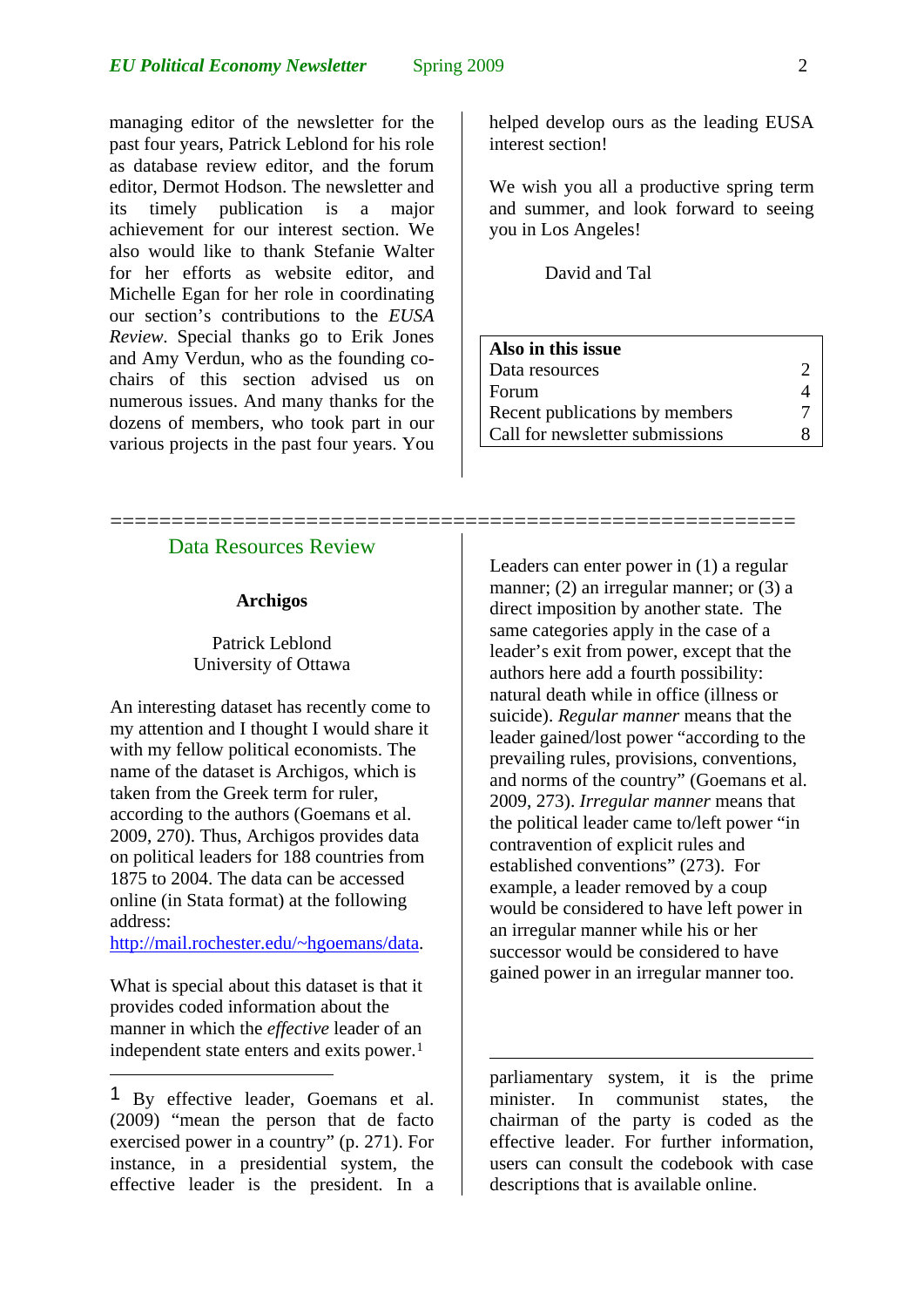The dataset also provides additional details regarding leaders' irregular exits from office after 1918.[2](#page-2-0) The authors of the dataset offer 12 categories to describe how a leader left power irregularly:

- Leader lost power as a result of domestic popular protest with foreign support
- Leader lost power as a result of domestic popular protest without foreign support
- Leader removed by domestic rebel forces with foreign support
- Leader removed by domestic rebel forces without foreign support
- Leader removed by domestic military actors with foreign support
- Leader removed by domestic military actors without foreign support
- Leader removed by other domestic government actors with foreign support
- Leader removed by other domestic government actors without foreign support
- Leader removed through the threat or use of foreign force
- Leader removed through assassination by unsupported individual
- Leader removed in a power struggle within military, short of coup, i.e. without changing institutional features such as a military council or junta
- Leader removed in an irregular manner through other means or processes

Archigos also provides data on what happens to political leaders after they have left power: the leader suffered no punishment, the leader was exiled, the leader was imprisoned or the leader was

1

killed. Finally, it provides the following additional information: the leader's gender, whether the leader was leader previously. the dates when the leader gained and lost power, the years when he or she was born and died.

Goemans et al. (2009) provide several examples of how Archigos can be useful to scholars. Unsurprisingly, these examples mostly pertain to security and conflict rather than the economy. They only make one reference to the role that Archigos can play in terms of analysing economic matters: studying the effect of political instability on economic growth. But one could think of other possibilities. For example, it would be interesting to examine whether there is a link between the way in which leaders enter and exit power (as well as the duration of the exercise of power) and the state's macroeconomic performance in terms of inflation, unemployment and growth. Similarly, it would also be interesting to see if monetary and fiscal policies are in any way influenced by the manner in which leaders came to and left power. It could also be productive to look at a leader's economic management when he or she comes back to power, when compared to the first instance of political leadership.

In sum, this is a neat dataset that students of political economy should be aware of. The tendency among PE scholars is often to ignore the systematic role that political leaders play in economic policy-making, focusing our attention on parties instead. Although more data on political leaders (e.g., their economic ideology, education and social background) would be welcome, Archigos is definitely a good place to start for those scholars interested in political leaders as independent or dependent variables.

<span id="page-2-0"></span><sup>2</sup> The authors have plans to extend the dataset for years prior to 1918.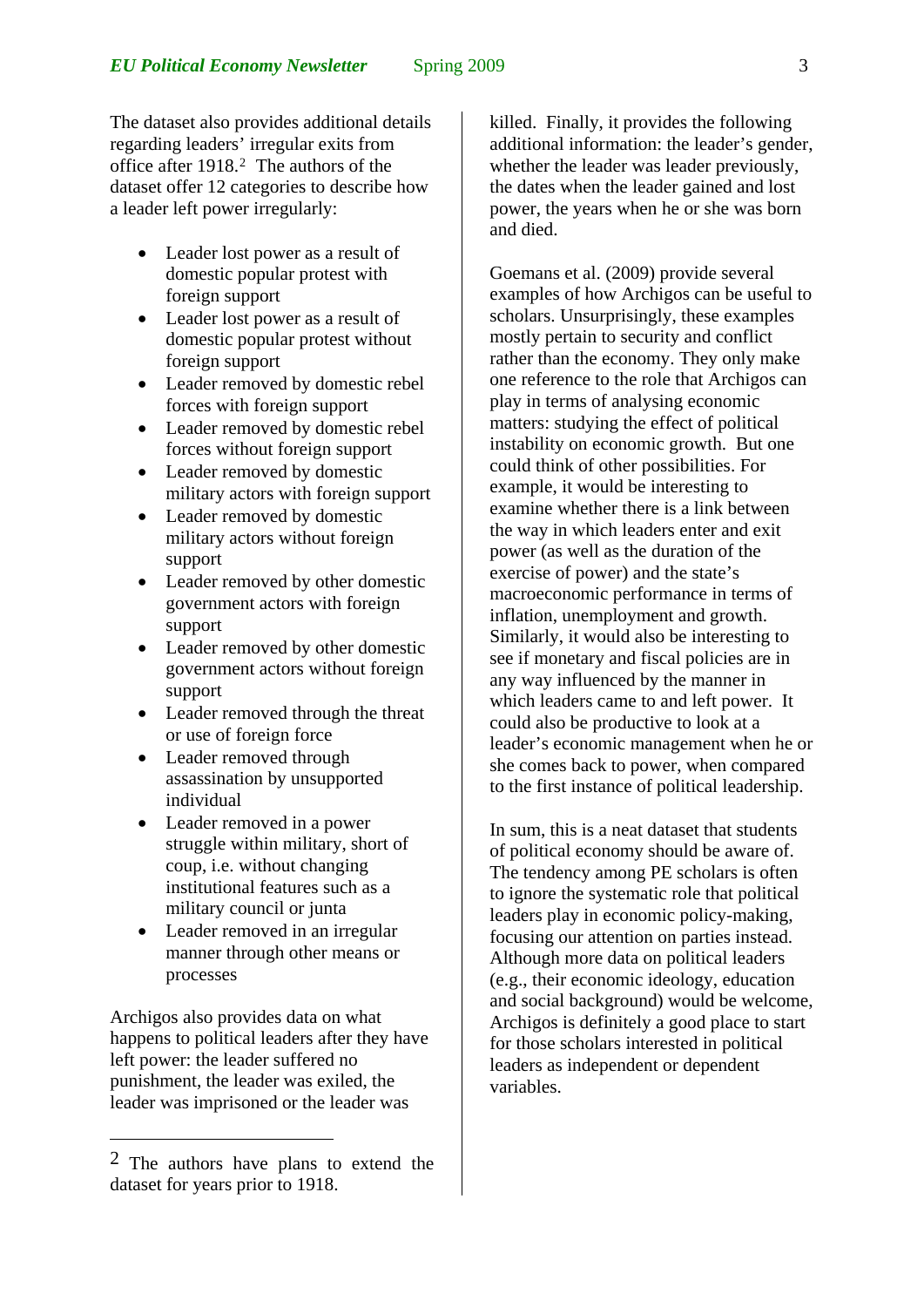## *Reference*

Goemans, Henk E., Kristian Skrede Gleditsch and Giacomo Chiozza (2009) "Introducing Archigos: A Datatset of

Political Leaders", *Journal of Peace Research* 46 (2): 269-283.

#### Forum Section

=========================================================

### Dermot Hodson, Forum Editor

The Review Forum is open to all members of the EUSA Political Economy Interest Section who wish to share their views on empirical, theoretical and policy questions relating to EU Political Economy.

### **The Current Economic Crisis in the EU: Prospects for Policy Coordination**

## *David L. Cleeton and George K. Zestos*

The authors are respectively Dean and Professor of Economics and Finance at the Luter School of Business and Leadership, Christopher Newport University. Dean Cleeton has held the Fulbright Professorship of EU-US Relations at the College of Europe and is a Fellow of the European Area Business Cycle Network.

The response of EU leaders to the financial crisis has raised serious concerns about disjointed policy, but also holds promise of facilitating broader cooperation. On the upside of the run-up to the G-20 meeting in London at the beginning of April, EU leaders agreed at the recent Berlin summit to support the doubling of the financial resources of the IMF. Given the magnitude of the current international financial crisis, the IMF's resources are insufficient to undertake the full range of appropriate rescue programs. Chancellor Angela Merkel stated that the proposed plan will enable the IMF to bail out countries quickly. On a different front, the European Commission taskforce, chaired by Jacques de Larosiere, has outlined a wide array of financial products and activities that have significantly contributed to systemic risk. Tax havens and hedge funds are at the top of the list.

The proposed plans for addressing these problem areas will be presented in the upcoming April meeting of the G-20 countries. Employing these approaches to deal with the severe international financial crisis should speed the recovery of the global economy and safeguard it from future financial crises.

On the downside, there has been much bickering in Brussels focused on reassessing the economic situation in Central Eastern Europe (CEE) economies. An initial compromise was reached outlining a commitment to aid embattled states on a case-by-case basis for the sake of efficiency since structural differences exist among these economies. Even CEE countries themselves disagreed about the need for a common aid package to the region. For example, Poland and the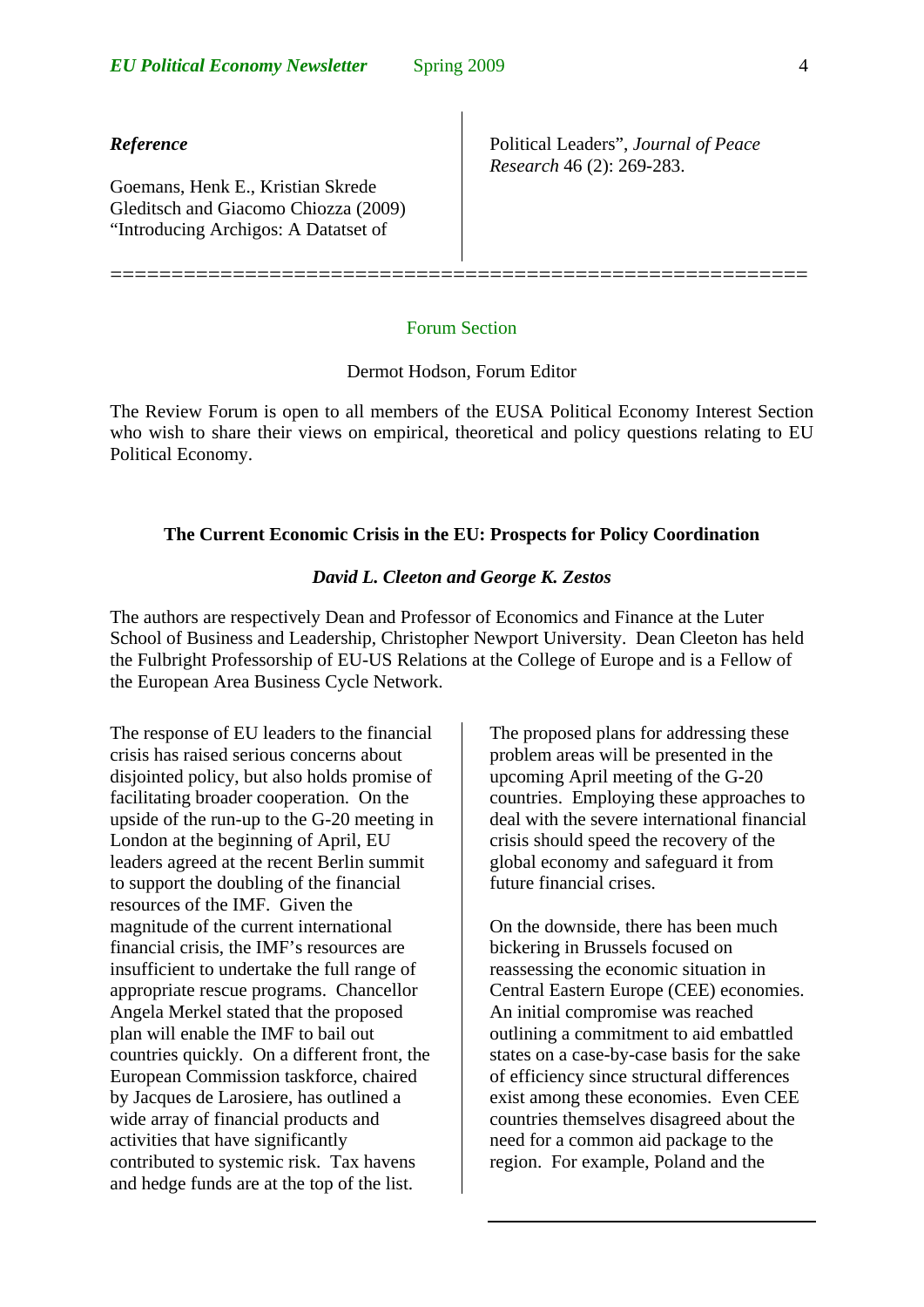Czech Republic insisted that they presently do not need any aid. But Czech politicians obviously differ sharply in their views as evidenced by the loss of a vote of confidence in the current government.

As the world economy shrinks, CEE exports and imports have drastically declined. For years subsidiaries of Western European foreign banks liberally lent to CEE governments and enterprises. Starting last year, lending to CEE began to dry up, exacerbating the present crisis and making the outlook for large scale future scheduled refinancing nearly impossible. Moody's recent report on declining economic conditions in CEE economies had immediate financial contagion effects on both equity and foreign exchange markets in most of these economies and the ripple effects extended throughout Europe and to the other side of the Atlantic. Depreciating CEE currencies have significantly increased the burden of servicing foreign-denominated debt, thus raising the probability of default.

Today's EU economies continue to be highly interdependent and will be able to take advantage of the large single market relationship to accelerate the way out of the crisis by adopting joint stimuli plans and coordinated programs. Fundamentally, EU countries understand they cannot hope to find their way out of the crisis through beggar-thy-neighbor policies. Lessons should have been learned from the European currency crisis of the early 90's and more recently by the manner in which housing bubbles bursting in Spain and Britain along with export declines in Germany have been transmitted via financial markets and the real economy. The more clearly these lessons are learned in policy circles, the more that can be done to effectively stabilize the European economy and return it to a pattern of growth. Integration can also be further pursued in many areas. Expansion of the Euro Area in a more timely fashion

will help to mitigate future crises. A careful reexamination of the Maastricht convergence criteria for new membership would add flexibility without jeopardizing the stability of the Economic and Monetary Union (EMU). However EU finance ministers in their March  $9<sup>th</sup>$  meeting decided that "the time is not ripe yet" to amend the exchange rate Maastricht criterion or to reduce the prescribed time period countries' currencies must remain in the ERM without devaluation.

On March 11<sup>th</sup> EU Finance Ministers announced that the EU-27 nations were not going to undertake additional stimuli plans beyond those that already had been adopted. EU leaders agreed that what was needed was an increased emphasis on improving financial regulatory structures to prevent future crisis situations. The single hold-out was the UK which, although it signed the joint statement, hinted at favoring a second round stimulus package.

If EU-27 leaders had stood firm on this position it would have widened the rift with the US regarding a coordinated global fiscal approach to combat the international financial crisis. Such an EU position would most likely delay the overall recovery of the European economy and diminish the probability of building a successful consensus among the G-20 countries in London.

However, the finance ministers and central bank governors of the G-20 countries met in Horsham, England, over the weekend of March  $14<sup>th</sup>$  and  $15<sup>th</sup>$  for the purpose of closing the gap in their differences on how to fight the global recession and lead their economies back toward economic growth. The ministers agreed to "take whatever action is necessary until growth is restored." This was interpreted to mean that they would double the IMF's resources and adopt additional regulatory policies to combat the continuing crisis. In the meanwhile, negotiations for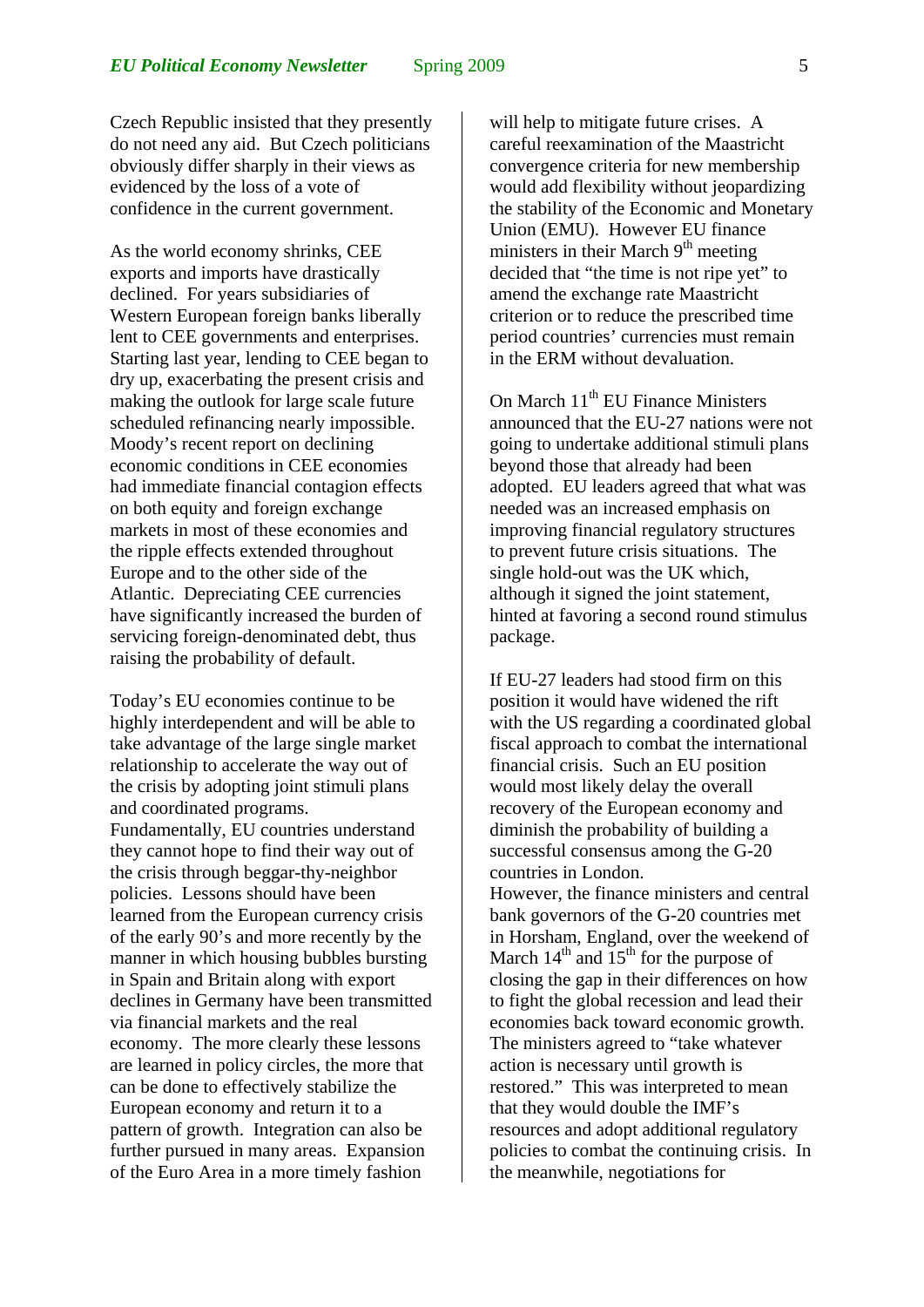governance reforms of the IMF are to be undertaken in order to reflect changes in the global economy related to shifting of economic importance of countries such as China, Brazil, Russia, India and other emerging economies.

The EU's hesitancy to match the US initiative for a 2% fiscal stimulus by all G-20 countries raised concerns of the EU's ability and determination to pull their own weight in solving the crisis. A major critic of the current EU position has emerged in the former German Foreign Minister, Joschka Fischer, who has expressed serious doubts about the EU's ability to pull its way out of the present situation. His major criticism refers to the lack of common economic and financial policies to cope with the crisis. Fischer and many others point out that although national governments continue to confront the crisis separately, very little has been done at the EU level to sensibly coordinate these disparate policy initiatives. Such an uncoordinated approach limits the effectiveness of policy initiatives and even brings to risk the unraveling of many of the most important integrative economic and political achievements of Europe during the postwar period.

European leaders present a range of arguments and evidence in defense of EU policy to fight against the recession. The EU adopted a recovery plan of  $\epsilon \approx 200$ billion,  $\epsilon$ 170 billion of which comes from the member countries. EU countries do not have to fund the same degree of discretionary spending as the US because automatic stabilizers in the EU are much

stronger. Other programs to fight the recession are bank guarantees amounting to €2,500 billion and €300 billion for recapitalizing banks. A  $\epsilon$ 25 billion Euros facility for aid to CEE economies is also in place and the EU has accelerated disbursements of regional aid to CEE. During the Brussels' summit of March 20- 21, EU leaders agreed to a  $\epsilon$ 75 billion contribution to the IMF. They also reiterated their determination to double the size of the EU balance of payments facility fund to  $\bigoplus$  billion. These commitments bring the EU countries closer to the US position. Considering Japan's previous offer to contribute \$100 billion, the aim of doubling the IMF's resources seems imminently feasible. The outlook for a breakthrough at the London G-20 meeting now looks much brighter.

The EU's long-term record in promoting democracy, peace, stability, and economic growth is unchallenged over the past century. Integration has proved the means by which countries have become wealthy and competitive in the global economy. Certainly setbacks will occur, but the unity and strength to move forward in terms of fiscal and monetary integration will serve Europe well into the far distant future.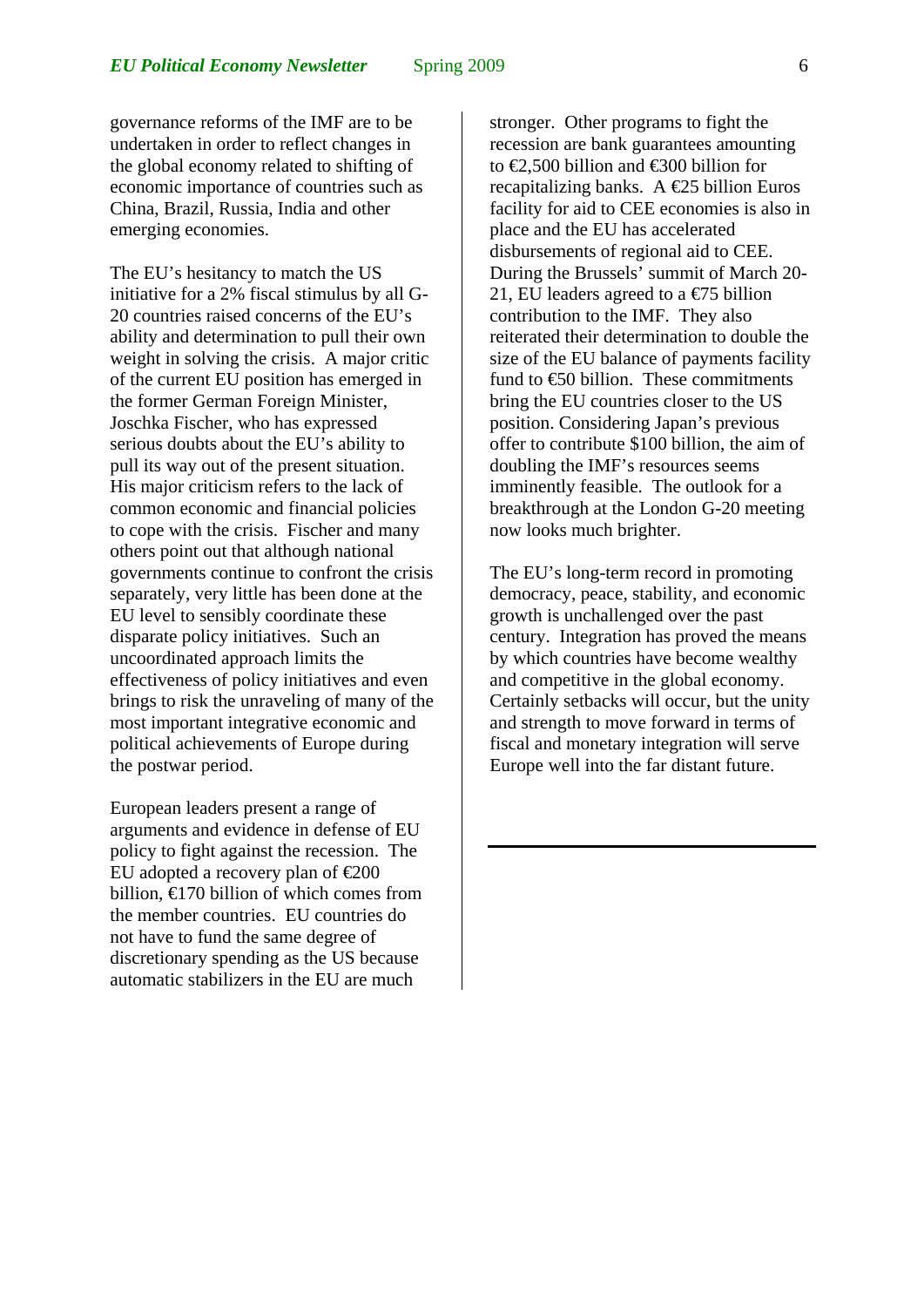# Members' Recent Publications

=========================================================

Alter, Karen and Sophie Meunier, "The Politics of International Regime Complexity" *Perspectives on Politics*, March 2009, Vol. 7, No. 1, pp. 13-24.

Faber, Gerrit & Orbie, Jan. *Beyond Market Access for Economic Development: EU-Africa Relations in Transition*. Routledge, forthcoming 2009.

Menz, Georg. *The Political Economy of Managed Migration: Nonstate Actors, Europeanization, and the Politics of Designing Migration Policies*. Oxford University Press, 2008.

Orbie, Jan & Tortell, Lisa. *The European Union and the Social Dimension of Globalization: How the EU Influences the World*. Routledge, 2008.

Posner, Elliot. *The Origins of Europe's New Stock Markets*. Harvard University Press, 2009.

Talani, Simona. *Between Growth and Stability: The demise and Reform of the Stability and Growth Pact* (Edward Elgar, 2008).

Stefania Baroncelli, Carlo Spagnolo and Leila Simona Talani, eds. *Back to Maastricht: Obstacles to Constitutional Reform within the EU Treaty, 1991-2007*. Cambridge Scholars Publishing, 2008.

## **Ten Years of EMU: What have we learned in Political Science?**

Special Issue of *Journal of European Public Policy*, Vol 16.3 Edited by Henrik Enderlein and Amy Verdun

Henrik Enderlein and Amy Verdun. "EMU's Teenage Challenge: What have we learned and can we predict from Political Science?"

Dermot Hodson. "EMU and political union: What, if anything, have we learned from the euro's first decade?"

H. Tolga Bolukbasi. "On Consensus, Constraint and Choice: Economic and Monetary Integration and Europe's Welfare States"

Tal Sadeh. "EMU's Diverging Micro Foundation: A Study of Governments' Preferences and the Sustainability of EMU"

Susan A. Banducci, Jeffrey A. Karp, Peter H. Loedel. "Economic Interests and Public Support for the Euro"

David H. Bearce. "EMU: the Last Stand for the Policy Convergence Hypothesis?"

Alison Johnston and Bob Hancké. "Wage inflation and labour unions in EMU"

Lucia Quaglia. "Political Science and the 'Cinderellas' of Economic and Monetary Union: Payment Services and Clearing and Settlement"